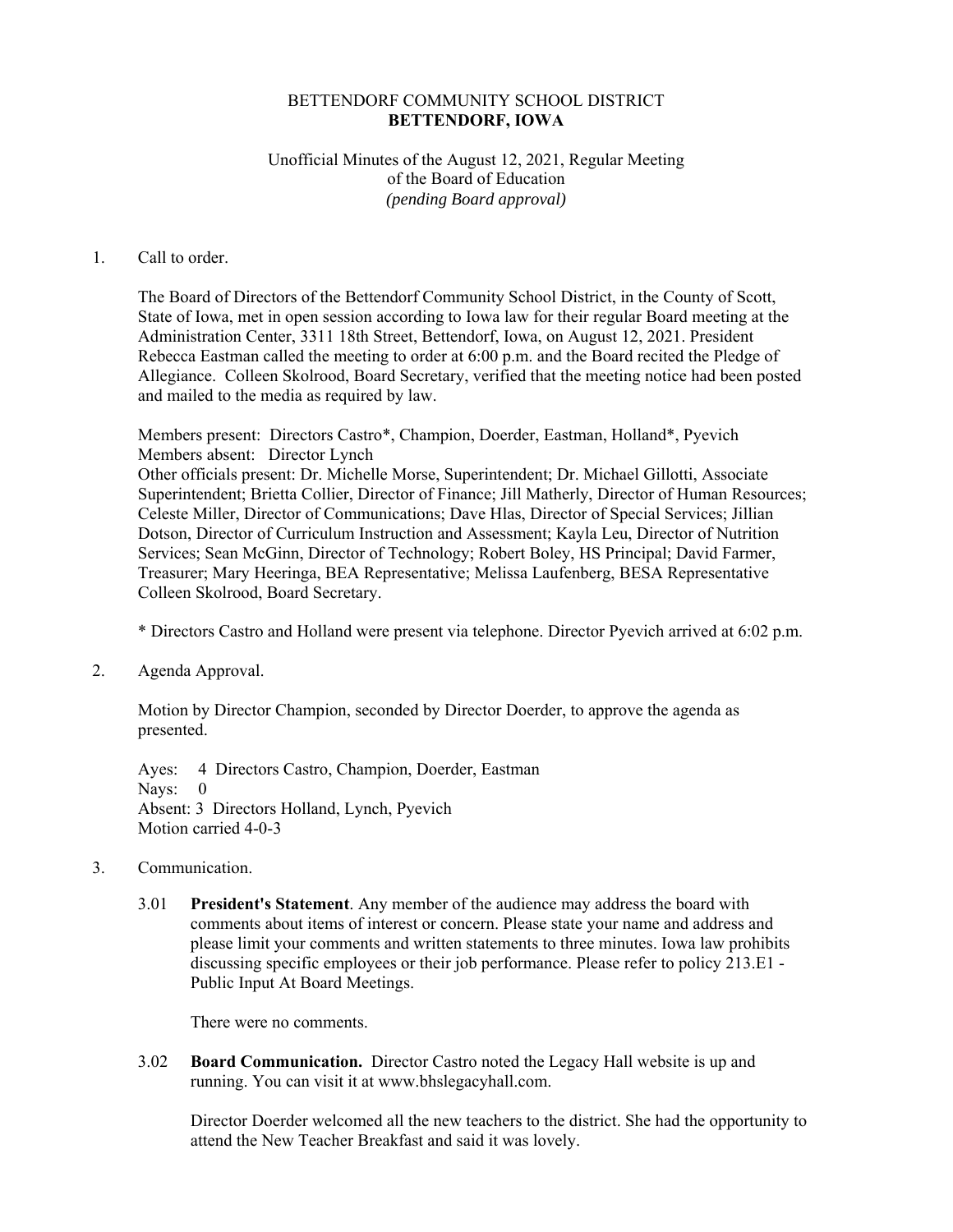President Eastman also had the opportunity to attend the New Teacher Breakfast yesterday and welcome all the new Pleasant Valley, Bettendorf and Scott Community teachers that are beginning. She said it looks like we are going to be able to forge some new partnerships.

 3.03 **Superintendent's Report.** Dr. Morse thanked all of our administrative team and Directors Doerder and Eastman for attending the New Teacher Breakfast. She said it was a wonderful opportunity. She thanked the Family Museum for hosting the event and Hy-Vee and Arconic for sponsoring the event. There are over seventy new teachers between Pleasant Valley and Bettendorf Community School District.

She thanked the HR team, Finance, Instructional Technology, Technology, Nutrition Services, and TLC teams who supported our new teachers during the two-day orientation and provided very specific professional development to help them get on board and learn our systems. She thanked Acenstra and BEA for feeding our new teachers lunch.

We now have all the ISASP information in. Individual emails will be sent to each family on how they can access their ISASP State portal to review their student(s) assessment results. For students who were in our remote learning program, they will be receiving hard copies of their results. Dr. Morse said the administrative team will be working together to look at the data, finalize our district goals and work with the sites to develop action plans.

We welcome all staff back on August 16. There will differentiated professional development based on level and position. She thanked Dr. Gilloti, Mr. Hlas, Mrs. Dotson and all of our instructional coaches for putting this plan together.

Parents were asked what their potential interest was in an online program for the 2021- 2022 school year at the end of the last school year. At that time there were less than twelve students in the district that would select that as an option. As we have seen over the summer, the numbers of the Delta variant have increased and guidance from health departments and CDC has changed. In early to mid-July we sent out another survey on online learning and results from that feedback showed approximately fifty students wanted that program. The administrative team started to finalize a plan to give parents that option. The plan that was selected was Edgenuity Platform. It is different than last year, which was more direct instruction. The challenge is covering thirteen grade levels and trying to serve fifty students while still being fiscally prudent. There will be an online case manager that will support these students and monitor progress.

All Staff Welcome Back will be next Friday. Bettendorf Community Schools Foundation will be providing breakfast for our staff. Students will be back on August 23.

- 3.04 **Director of Finance Report.** Brie Collier, Dr. Morse, and Ms. Matherly had the honor to attend the Bettendorf Schools Foundation meeting today. The Run with Carl event is coming up and it is a big event for raising money for scholarships for our students. The Bettendorf Community Schools Foundation is always looking for new trustees.
- 3.05 **BEA Report.** Mary Heeringa said they welcomed our new staff to the district this week, and welcomed back our counselors and instructional coaches. The BEA provided lunch for the twenty-three new staff members and had a chance to meet and talk with them.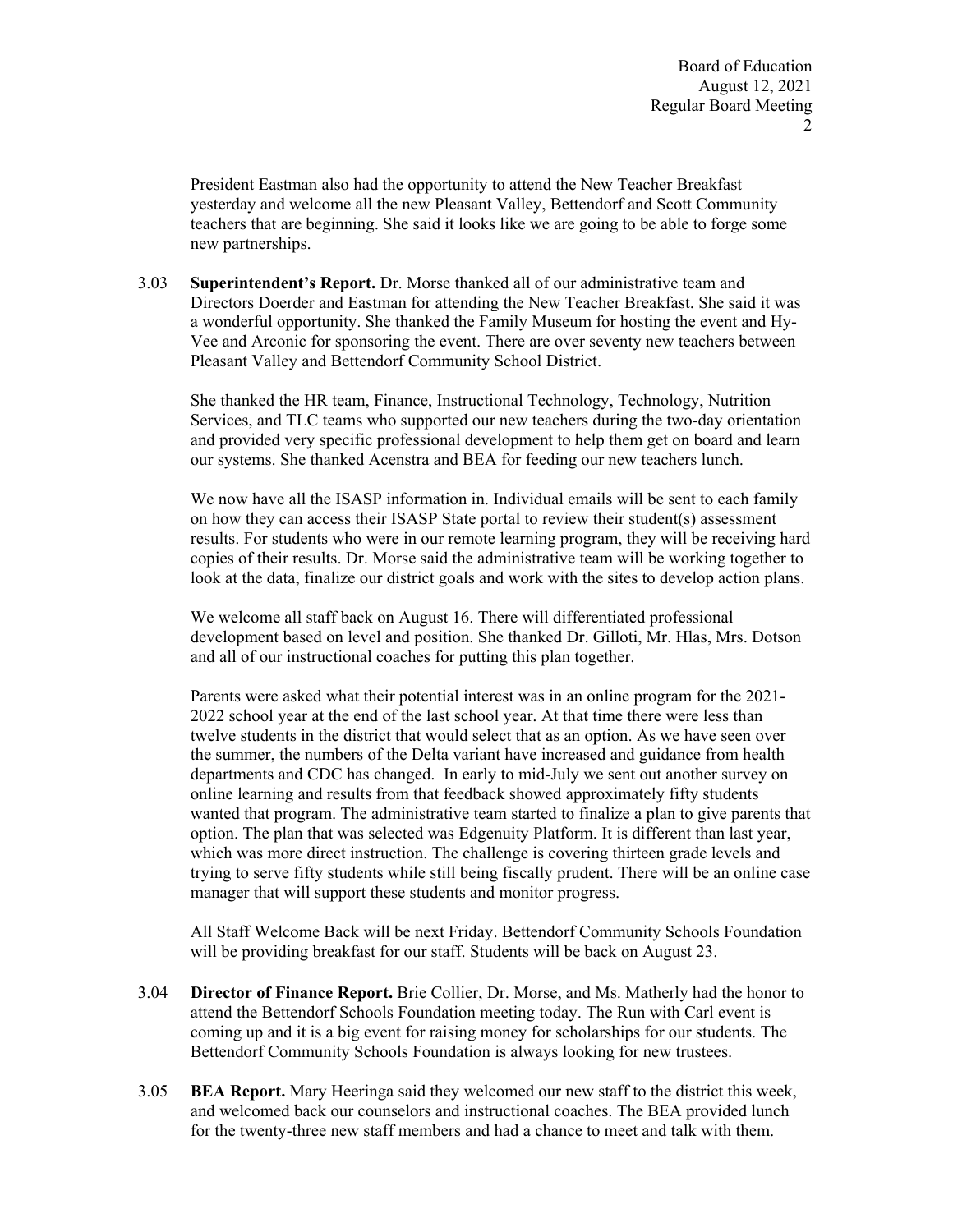ISEA President Mike Beranek made the trip from Des Moines to help us welcome new staff.

Staff had the opportunity to come into buildings on August 3 or 4 for a workday to work on getting classrooms set up, team meetings and work on getting things ready for the upcoming school year. Teachers were very thankful for a full contract day.

They are excited for a new school year. Like last year, we need to work together to keep our staff, students and community safe and healthy. They continue to ask that you continue to follow CDC guidelines, get vaccinated when eligible and stay home when sick.

 3.06 **BESA Report.** Melissa Laufenberg said it is hard to believe summer is almost over. She said they are excited to welcome staff and faculty back to the buildings on Monday. The Executive Board met earlier this week and look forward to working with district administration on professional development and education opportunities for our classified staff members. District-wide there are openings for two secretaries and multiple paraeducators at all levels.

### 3.07 **Student Board Representative Report.** No one was in attendance.

4. Consent Agenda.

 Motion by Director Champion, seconded by Director Pyevich, to approve the consent agenda as printed.

Ayes: 6 Directors Champion, Doerder, Eastman, Holland, Pyevich, Castro Nays: 0 Absent: 1 Director Lynch Motion carried 6-0-1

- 4.01 Approval of July 19, 2021 Regular Board Meeting Minutes and the July 27, 2021 Special Board Meeting Minutes
- 4.02 Approval of August 9, 2021 Bills Recommended for Payment

4.03 Approval of Administrative Recommendations – Personnel Administrative Approval to Hire **Andrea Cooper**/From BHS Vocal Music Teacher to Interim Dean of Students BHS-BMS/1.0 FTE/\$76,323 annual salary/205 day contract /Replacing Scott Berg/Effective 8/16/2021 Certified Resignation **Andrea Cooper**/BHS/Vocal Music/Effective 8/10/2021 Certified Approval to Hire **Stephanie Briggs**/GW-BMS/Vocal Music/1.0 FTE/BA,2/\$41,441/Pending licensure and verification/Replacing Cayle Higgins/Effective 8/16/2021 Dawn Edwards/PN/Kindergarten/1.0 FTE/BA,5/\$46,044/Pending licensure and verification/Replacing Brenda Farnsworth/Effective 8/16/2021 **Amber Mraz**/BHS/Vocal Music/1.0 FTE/BA,2/\$41,441/Pending licensure and verification/Replacing Andrea Cooper/Effective 8/16/2021 **Cassy Rice**/BHS/Academic Interventionist/1.0 FTE/MA+45,8/\$62,435/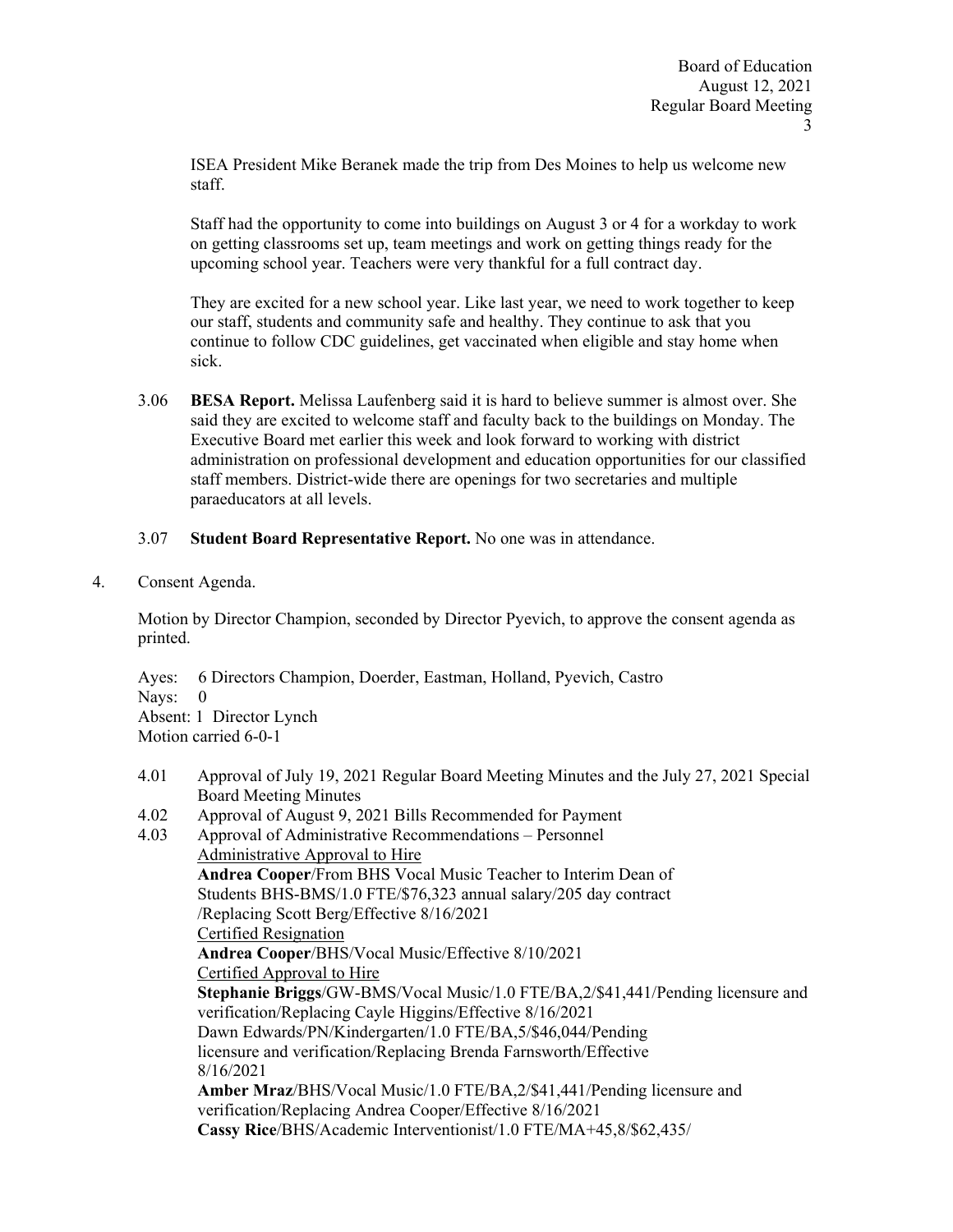Pending licensure and verification/Replacing Breelyn Seifert/Effective 8/16/2021 **Kathy Wiklund**/GW/ECSE/1.0 FTE/MA,9/\$59,170/Pending licensure and verification/Replacing Andrea Krause/Effective 8/16/2021 Certified Contract Modification **Florence Awoukeng**/BMS/Modern Language /From 0.38 to 0.70 FTE/Addition to FTE due to enrollment needs/Effective 8/16/2021 **Amanda Hoffman**/BMS/Modern Language/From 0.17 to 0.60 FTE/Addition to FTE due to enrollment needs/Effective 8/16/2021 **Catherine Keech**/BMS/Modern Language/From 1.0 to 0.80 FTE/Reduction in FTE due to personal request/Effective 8/16/2021 Certified Transfer **Landon Fry**/From BMS to Administration Center/From Language Arts to Instructional Coach/1.0 FTE/Replacing Shannon Clayton/Effective date TBD **Anne Julien**/From BMS to Administration Center/From Special Education to Instructional Coach/1.0 FTE/Replacing Sheala Wentink/Effective date TBD Schedule D Resignation **Amanda Bohnert**/BHS/Science Club Sponsor/Effective 7/16/21 **Michael Budka**/BHS/Assistant Varsity Baseball Coach/Effective 7/20/21 **Hailey Duwa**/BHS/Assistant Varsity Softball Coach/Effective 7/26/21 **Madylin Matthys/**BHS/Head JV Softball Coach/Effective 8/3/21 Andrew Sass/GW/Intra-extramurals/Effective 7/28/21 Schedule D Approval to Hire **Keegan Boyd**/BMS/Team Leader 6th Grade House 2/\$2,808/Replacing Jill Kull/Effective 2021-2022 school year **Keegan Boyd**/BMS/Assistant 7th Grade Girls Basketball Coach/\$1,959/ Replacing Tim Loss/Effective 2021-2022 school year **Danielle Breier/**District/Head Counselor/\$1,307/Replacing Michelle Bruty/Effective 8/16/21 **Melissa Hawthorn**/BMS/Club Sponsor-Computer,Yearbook/\$1,307/ Replacing Deb Temperly/Effective 2021-2022 school year **John Jacobs**/BHS/Assistant Sophomore Football Coach/\$4,049/ Replacing Casey Nabb/Effective 2021-2022 school year **Madylin Matthys**/BHS/Assistant Varsity Softball Coach/\$4,049/ Replacing Hailey Duwa/Effective 2021-2022 school year **Amber Mraz**/BHS/Vocal Director Show Choir/\$8,163/Replacing Andrea Cooper/Effective 2021-2022 school year **Karl Stubben**/BHS/Assistant Varsity Tennis Coach/\$4,049/Replacing Emily Jepsen/Effective 2021-2022 school year Schedule D FYI **Vapheng Vang**/BHS/Assistant Varsity Soccer Coach/Military Leave of Absence-1 year/Effective 2021-2022 soccer season Approval of Donation in the amount of \$600.00 for the Golf Outing from Active Endeavors of Davenport Inc., 3950 Elmore Ave, Davenport, IA. 52807. Open Enrollment Request - denial of seven Open Enrollment Requests from Davenport Open Enrollment Requests (Info Only) Into Bettendorf for 21/22 9- from Pleasant Valley 12 - from Davenport Out of Bettendorf 21/22

4.04

4.05 4.06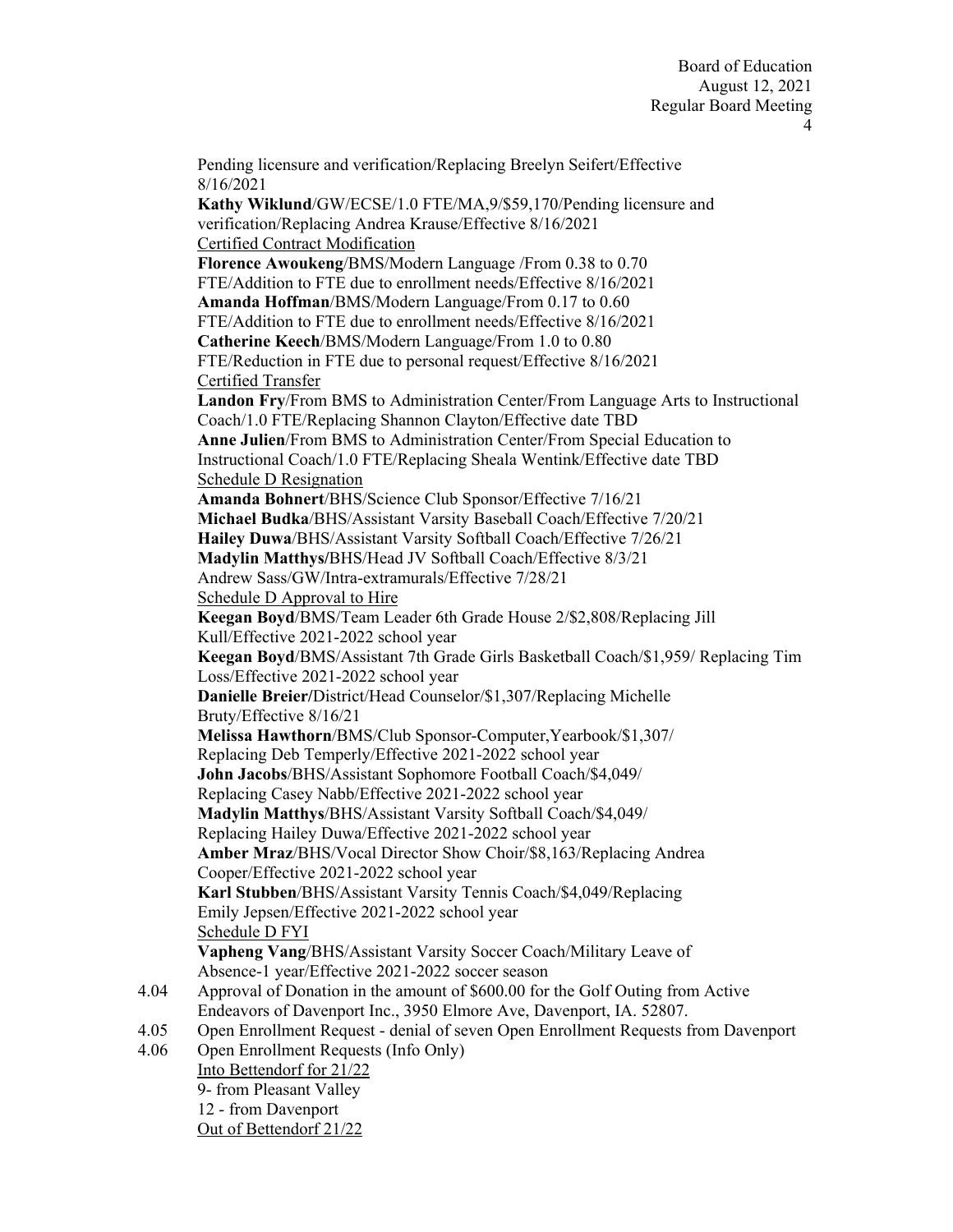3 - to Pleasant Valley

5- Iowa Connections Academy

# 5. Informational/Actions.

 5.01 **Summer School/ESY Presentation.** The 2020-2021 BCSD Summer Learning Program created additional learning opportunities for our students who were most at risk for failing K-12. There were two sessions. The first session began on June 15 and ended on July 1. The second session started on July 13 and ended on July 29. The sessions occurred three days a week (Tuesdays, Wednesdays, and Thursdays) from 8:30- 11:30am. Literacy and math was the priority of the K-8 program. The high school program focused on credit recovery. Administrative Interns were hired to help coordinate summer school efforts for both sessions.

The 2021 BCSD Extended School Year (ESY) program provided continued learning opportunities for our students who qualified for special education services. ESY focused on Individual Education Program goals and was targeted to the needs of each student. Two sessions were held, but the same students attended both sessions. Students who are moving levels for this coming school year spent the first three weeks at one level and the final three weeks at the level where they are moving.

Elementary ESY was held at Mark Twain utilizing two teachers and three paraeducators. Fourteen students were committed to attending. Secondary ESY was held at BMS and BHS. One teacher and two paras worked at BMS and one teacher and three paras at BHS. Ten students were committed for BMS and ten students at BHS.

 5.02 **Legislative Priorities**. The Board agreed upon the following 2021-2022 Legislative Priorities:

# **1. Supplemental State Aid**

Supports setting supplemental state aid:

- For FY 2023, by January 31, 2022;
- For FY 2024 and future budget years, at least 14 months prior to the certification of the school's district budgets; and
- At a rate that sufficiently supports local districts' efforts to plan, create and sustain world-class schools

Supports school foundation formula which:

- Has a method for establishing the supplemental state aid growth rate if it is not set within the statutory requirement
- Reflects actual costs for special education services
- Incorporates categorical funding
- Includes a mix of state aid and property taxes

### **2. Preschool**

Supports continued funding to ensure that all 4-year-olds have access to the Statewide Voluntary Preschool Program.

Supports an increase in funding from the current weighting of 0.5 to 1.0 full-time equivalent to increase the ability of districts to provide services such as full-day programming and transportation to ensure that all 4-year-olds have the ability to attend the Statewide Voluntary Preschool Program.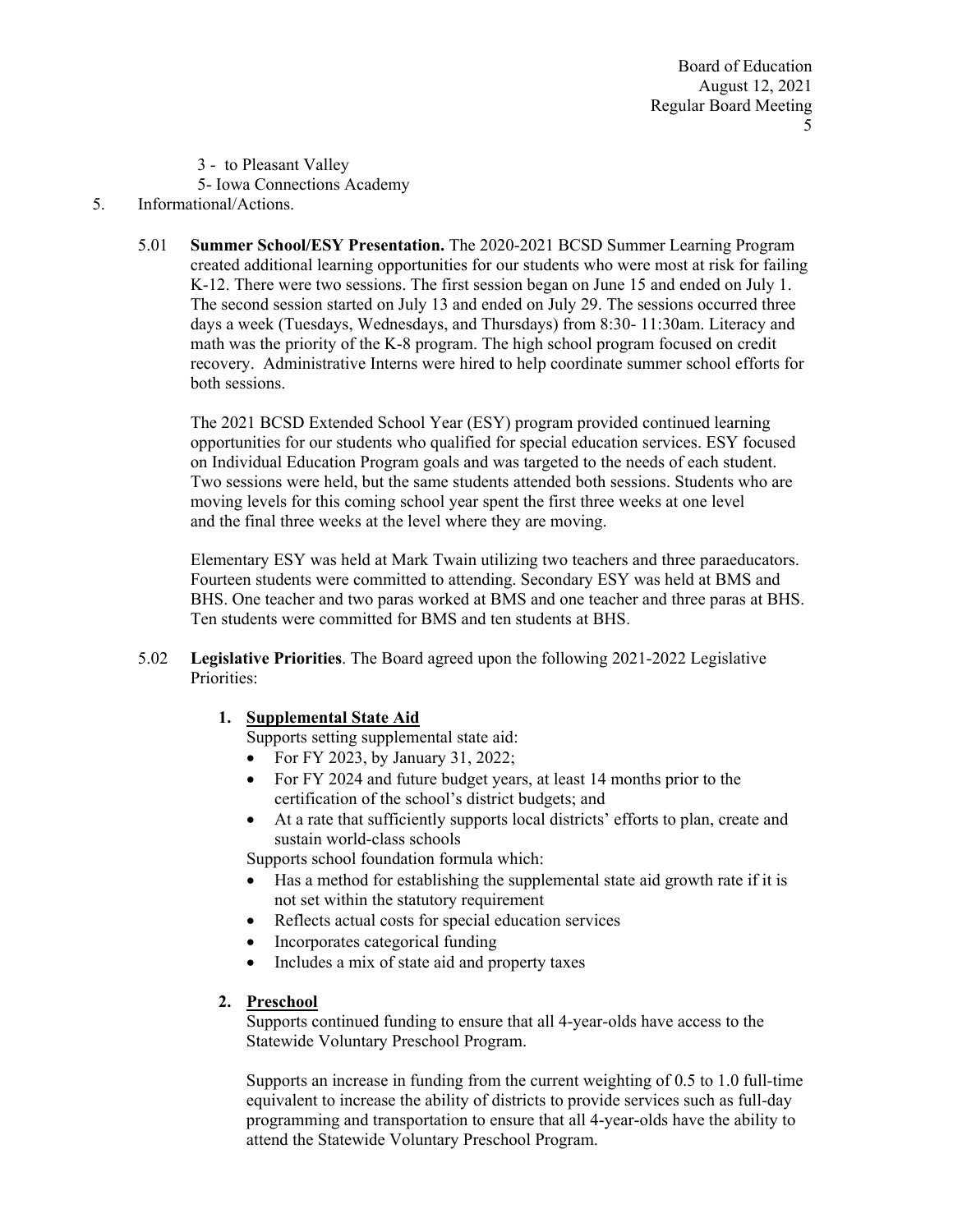Districts should be given maximum flexibility to assign costs to the program.

Director Pyevich wanted to make sure that we underscore the cost for special education services.

Motion by Director Champion, seconded as Director Doerder, to approve Legislative Priorities as discussed.

Ayes: 6 Directors Doerder, Eastman, Holland, Pyevich, Castro, Champion Nays: 0 Absent: 1 Director Lynch Motion carried 6-0-1

- 5.03 **First and Final Read of Policies.** The following policies were updated with minor word changes or IASB recommendations.
	- 501.14 Open Enrollment Transfers- Procedures as a Sending District
	- 501.15 Open Enrollment Transfers-Procedures as a Receiving District
	- 501.7 Student Transfers Out or Withdrawals
	- 502.3 Student Expression and Student Publications
	- $\bullet$  502.3R1
	- 504.1 Student Government
	- 504.2 Student Organizations
	- 504.2R1 Secondary School Student Organizations (Limited Open Forum)
	- 504.3 Student Publications
	- 504.3R1 Student Publications Code
	- 504.4 Student Performances
	- 504.5 Student Fundraising Program
	- 504.7 Interscholastic Competition
	- 504.8 Social Events
	- 504.9 Attendance at Events Outside of School
	- 505.1 Student Progress Reports and Conferences
	- 505.2 Student Promotion Retention Acceleration
	- 505.3 Student Honors and Awards
	- 505.4 Student Assessment/Testing Programs
	- 505.4R1 Testing Program Regulation
	- 505.4E1 Testing Program Tests Measuring Students' Knowledge and Skills

Motion by Director Champion, seconded as Director Doerder, to approve the policies listed above as presented.

Ayes: 6 Directors Eastman, Holland, Pyevich, Castro, Champion, Doerder Nays: 0 Absent: 1 Director Lynch Motion carried 6-0-1